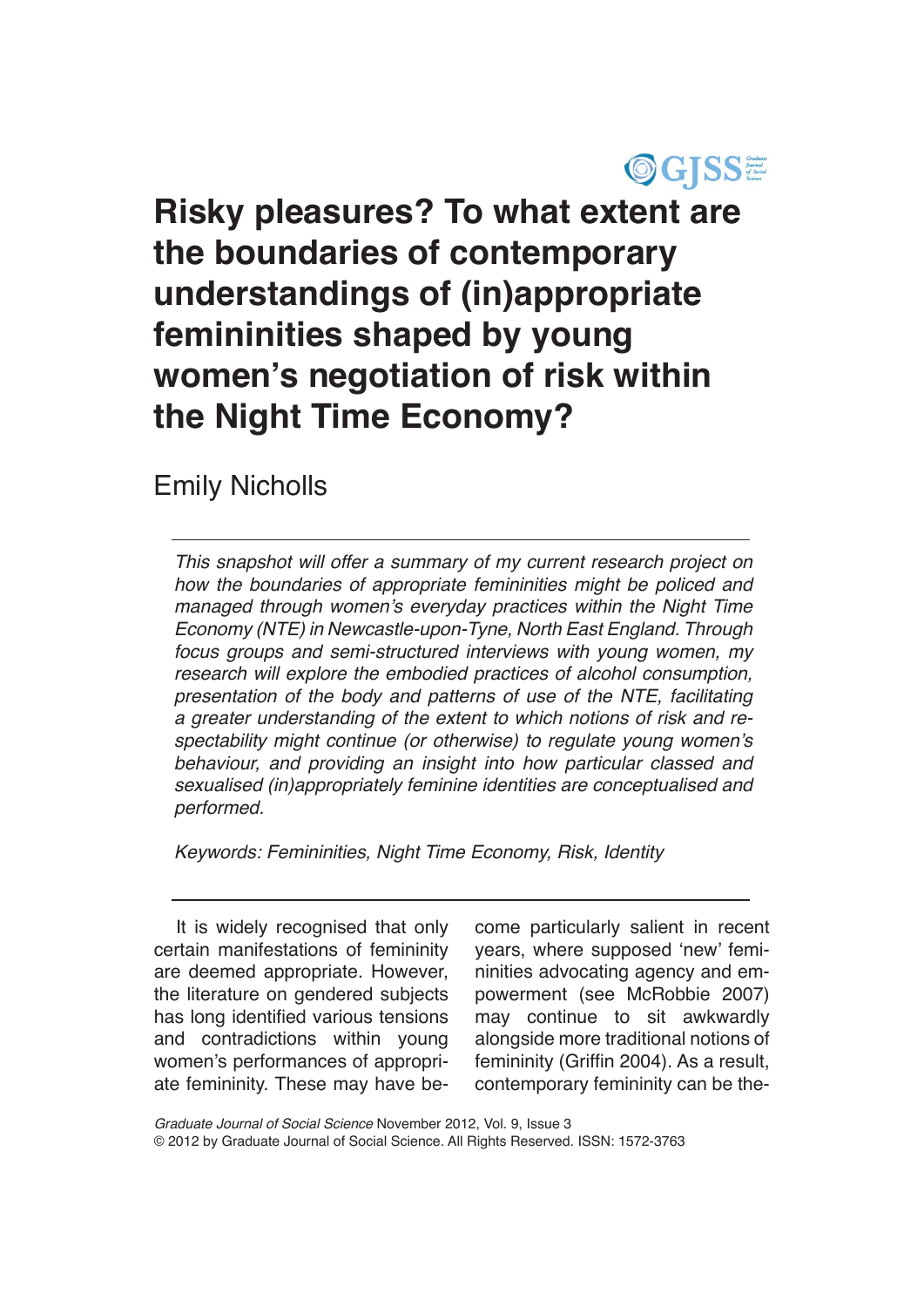orised as a space for hedonism and fun, yet also regulation and insecurity (Skeggs 1997, 116). For this reason, further research into the ways in which the boundaries of femininity might be negotiated remains pertinent and important. Drawing upon a symbolic interactionist framework, a study of the everyday practices of young women within the Night Time Economy (NTE) will provide an opportunity to explore in more detail the ways in which these conflicting conceptualisations of (in)appropriateness might be negotiated and lived, and the ways in which the potentially complex and shifting boundaries of acceptability might be managed.

The performance of 'appropriate' femininity has long been bound up with ideas of risk and respectability (Campbell 2005). This project will examine how far negotiations of risk to safety and respectability within the NTE might shape individual and collective understandings of classed and sexualised (in)appropriate femininities. Traditional femininity is tied to the management of physical risks and the performance of effective 'safekeeping' strategies (Campbell 2005) as women are charged with taking responsibility for their own safety and may be subjected to blame or alienation if they are seen to have made themselves 'vulnerable' to risky situations through failing to adhere to standards of appropriate feminine behaviour (Brooks 2008). Traditional femininity is also

bound up with notions of respectability and reputation. This is frequently linked to the 'othering' of less respectable, more 'risky' bodies (see Cowie and Lees 1981; Green and Singleton 2006). These apparently constraining and 'victim-blaming' discourses – which also clearly deny an active female sexuality – need to be re-examined against the supposed 'new' femininities of liberation and sexual empowerment (see McRobbie 2007; Waitt, Jessop, and Gorman-Murray 2011).

Whilst there has been a considerable amount of useful research on risk and safekeeping within the NTE, this often focuses on management of physical risks to safety such as drink-spiking (Burgess, Donovan, and Moore 2009), rather than combining this with a broader understanding of risk to reputation or exploring how risk might be negotiated through more subtle means such as clothing and appearance. Furthermore, existing research in this area often fails to draw upon the ways in which the dimensions of class and sexuality might impact on understandings of risk, the boundaries of (in)appropriate femininities and the creation of different identities (Haydock 2009). William Haydock argues that research on the NTE frequently fails to focus on how young people themselves negotiate drinking, and calls for future research to explore the way in which practices within the NTE actively construct – rather than simply reflect – gender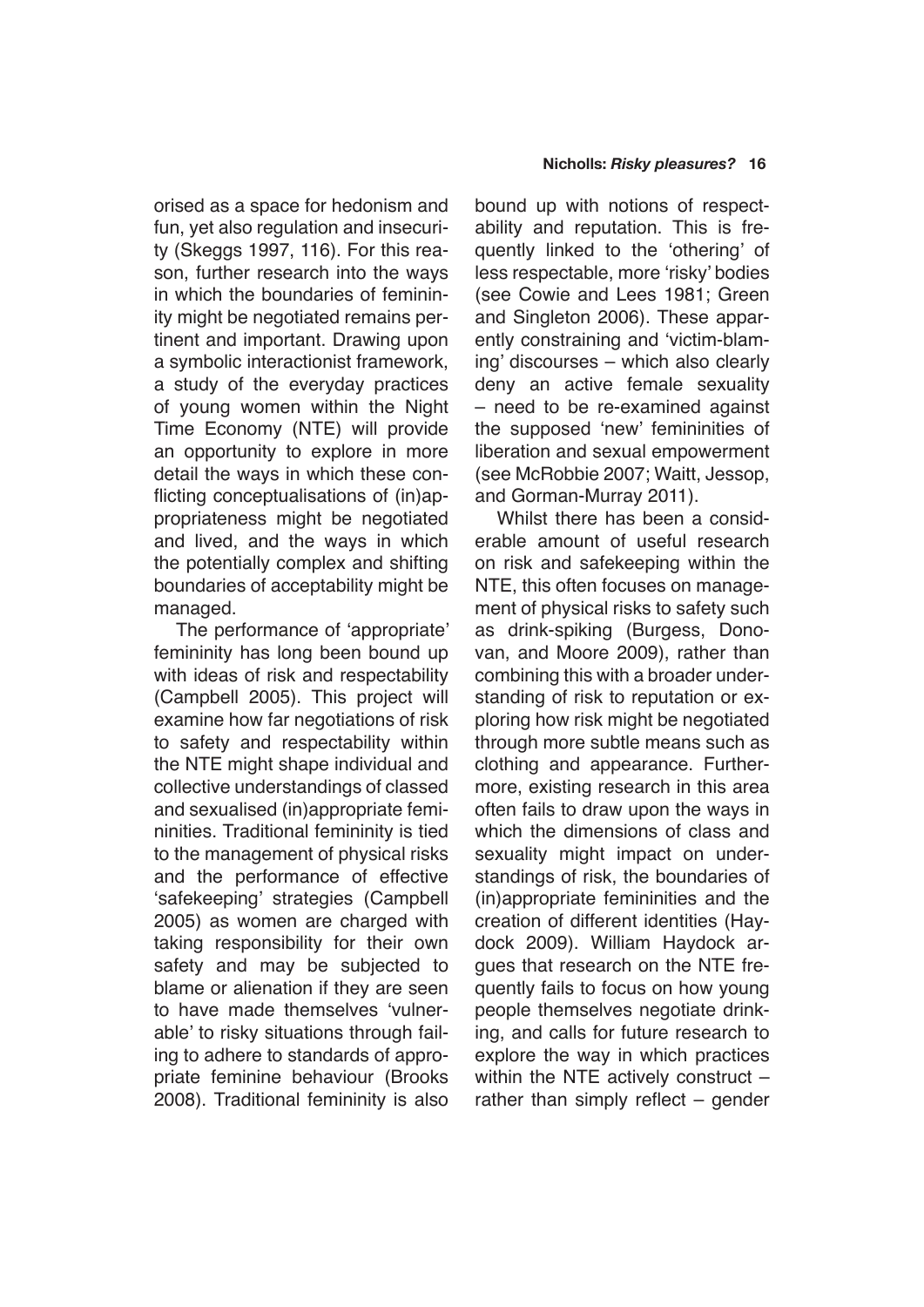### **17 GJSS Vol 9, Issue 3**

(Haydock 2009, 20).

In addition, Jo Lindsay argues that little research on risk has been carried out with young working populations (Lindsay 2003, 3). Whilst this comment was made almost ten years ago, little research since then has addressed this issue. For example, Oona Brooks (2011) researched predominantly heterosexual students only, and – as Haydock (2009, 137) and Jan S. Gill et al (2007, 27) argue – a large amount of other research also focuses primarily on easily accessible student populations (although see Laura Sheard (2011) for a notable exception). This is recognised as a problem as students are often in quite different circumstances to their peers who are not in higher education (Haydock 2009, 137).

# **The Night Time Economy**

The complexity of these discourses around risk and respectability is epitomised within the often highly gendered and (hetero) sexualised spaces of the NTE (see Laurie et al 1999; Skeggs 2001; Valentine 2001), the site of a number of contradictory and competing scripts surrounding the participation and presentation of women's bodies (Cullen 2011). The NTE has been conceptualised both as a site of female pleasure, empowerment, sexual agency, independence and bonding (Skeggs 1997; Leyshon 2008) and also as a key site of regulation in which women are expected to conform in appearance and behaviour to certain modes of heterosexual femininity (Waitt, Jessop, and Gorman-Murray 2011) and manage risk in spaces that carry the threat of male violence (Brooks 2011; Sheard 2011). Furthermore, whilst prior research demonstrates that young women report that they engage in 'an extensive range of safety behaviours' (Brooks 2011, 639) within the NTE (often simply accepting them as 'commonsense' gender-specific measures), further research into this area is important in order to understand whether this might be changing in light of arguments around the 'feminisation' of the NTE (Day, Gough, and McFadden 2004).

Such contradictions mean the NTE is an ideal site within which to examine the embodied practices of young women. The context of the study within the 'party city' (Nayak 2003) of Newcastle-upon-Tyne is also important and relevant. There has been prior, illuminating research within the city (Chatterton and Hollands 2003), which will act as a useful foundation upon which to build, whilst sufficient time has elapsed that further research is timely. Much research has also focused on postindustrial masculinities within Newcastle (Nayak 2003) and it will be interesting to explore this from a different angle by looking at contemporary femininities and how these are negotiated within spaces that may 'remain highly masculinised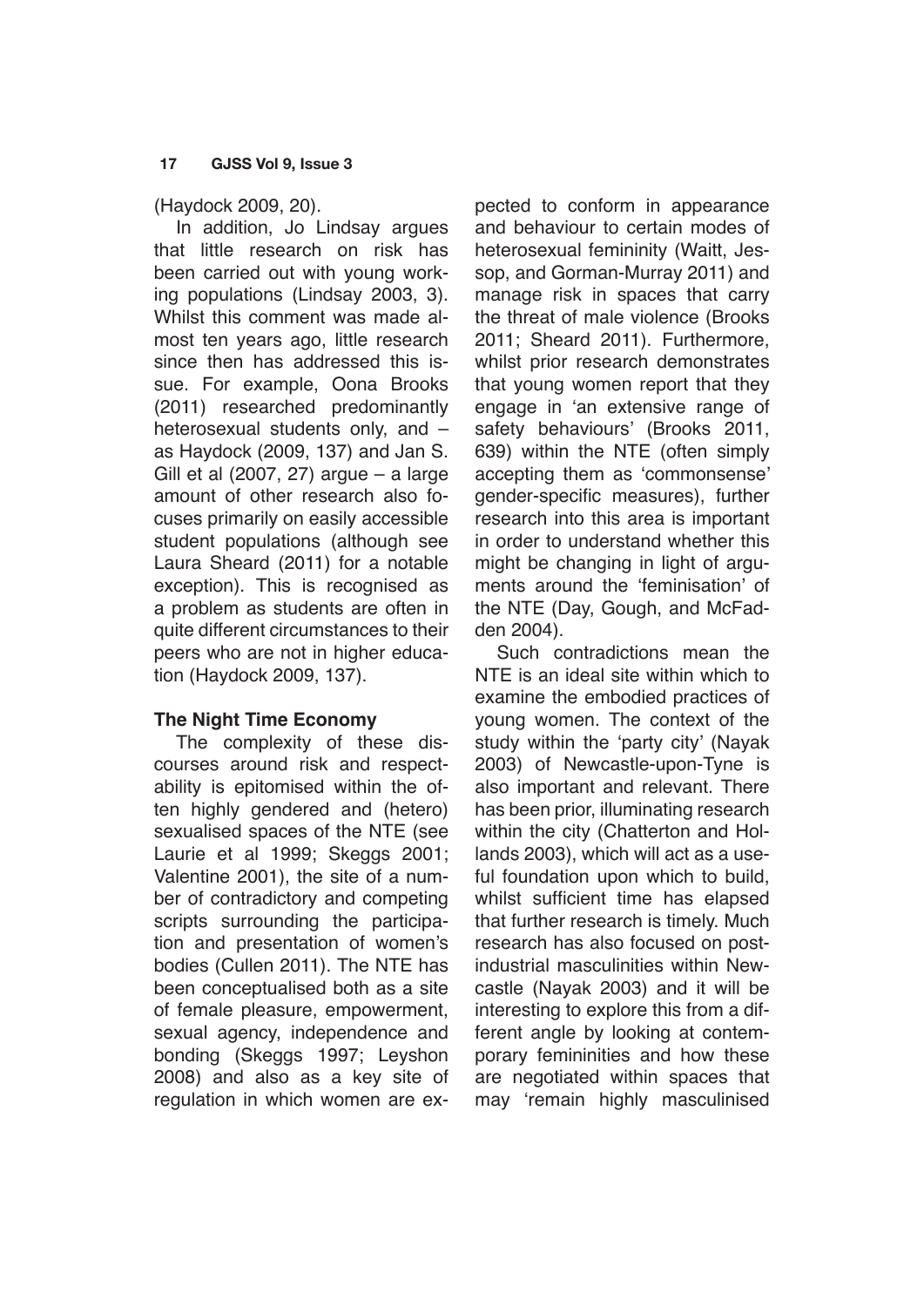in terms of the male domination of space and the policing of compulsory heterosexuality' (Chatterton and Hollands 2003, 148).

Three key themes will be explored through the research:

# **Drinking practices**

Women's alcohol consumption has been popularly portrayed as a threat to safety, health and  $-$  ultimately – femininity (Day, Gough, and McFadden 2004; Meyer 2010), with research on the embodied drinking practices of young women suggesting that they 'show self-policing and self-restraint in terms of intoxication in order to stay within the boundaries of traditional femininity' (Measham 2002, 358), both to avoid being seen as sexually promiscuous and to ensure their own safety. The respectability of young women in relation to drinking practices may be maintained by eschewing or 'othering' excessively drunken girls (Cullen 2011, 131). This is often described as a classed and sexualised process, with the female binge drinker 'generally marked as white, working class and heterosexual' (Griffin et al 2009, 458).

However, alternative conceptualisations see alcohol consumption as empowering and a key component of female socialising. Alcohol consumption has been linked to the negotiation of pleasure, relationships and group identity and to conceptualisations of femininity as assertive and sexually empowered

(Sheehan and Ridge 2001). With drinking now portrayed as a means 'for women to accomplish a range of both traditional and non-traditional femininities' (Measham 2002, 362) in this way, the clear need for further research in this area in order to untangle this complex and sometimes contradictory interplay of factors is further highlighted.

# **Bodily presentation, appearance and dress**

Management of bodily presentation (through strategies such as grooming, make-up and dress) is a key element of the performativity of appropriate femininity (Nayak and Kehily 2006). The NTE is a space in which the 'rules' regarding appropriate dress may be different to other everyday settings – a space for the visual display of 'hyper-sexualised femininities' through clothes that are glamorous, revealing and erotic (Buckley and Fawcett 2002, 132).

However, dress and appearance is another area that may be defined by complex contradictions, with Beverley Skeggs reporting that 'appearance is simultaneously and across time a site for pleasure and strength but also a site of anxiety, regulation and surveillance' (Skeggs 1997, 107; Buckley and Fawcett 2002). Stevi Jackson and Sue Scott summarise these tensions neatly; 'young women remain concerned with maintaining appropriately feminine sexual respectability while representing themselves as sexually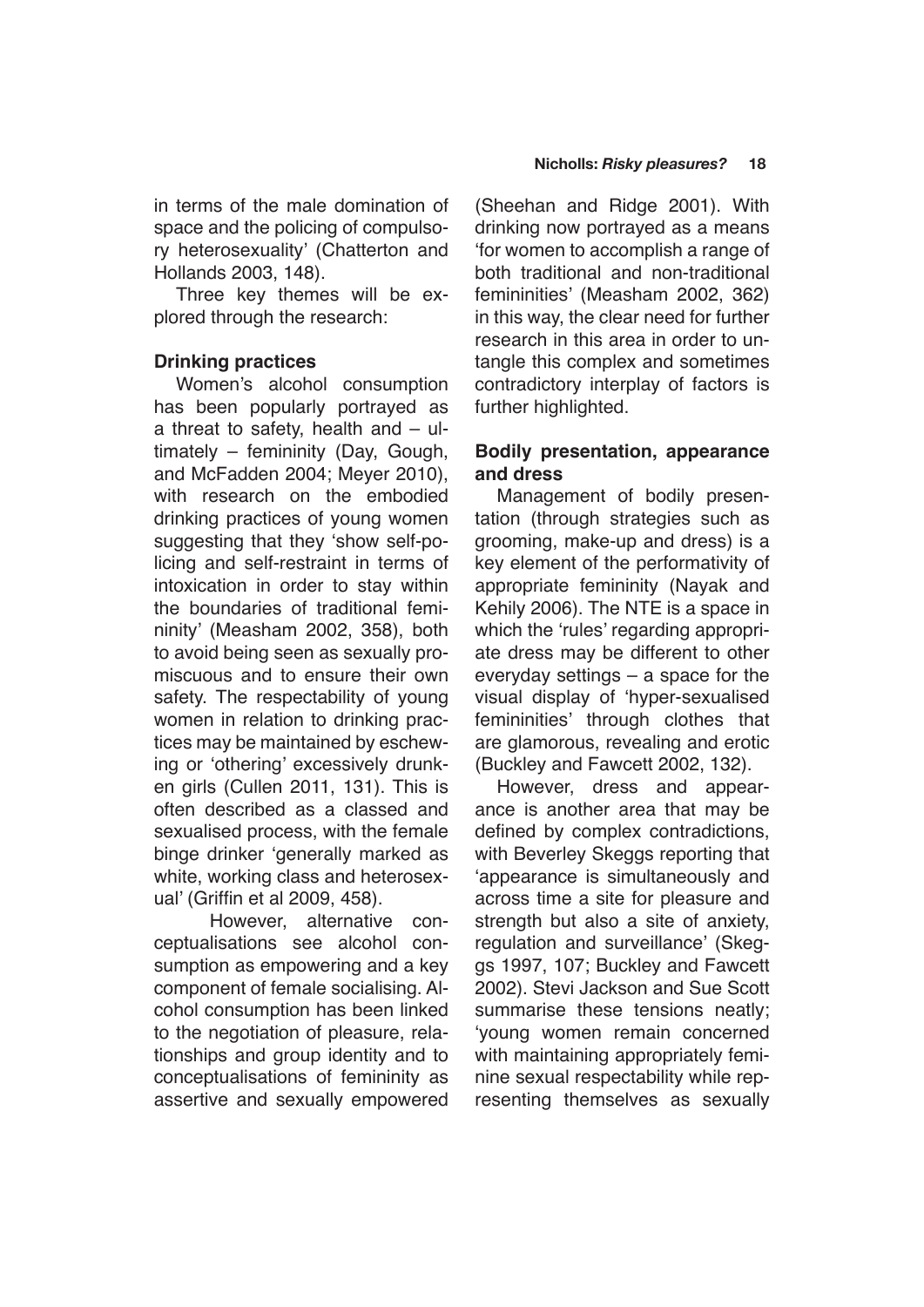desirable' (Jackson and Scott 2010, 96).

Gordon Waitt, Loretta Jessop and Andrew Gorman-Murray found in their study of young women's engagements with the NTE that dress and appearance could be harnessed as a perceived source of confidence-boosting 'power' over men (Waitt et al 2011, 264). Several participants were 'emotionally invested in ''doing'' a femininity that best approximated normative understandings of feminine and "sexy" and commented that they enjoyed flirting with men and receiving attention, suggesting a sense of individual empowerment (Waitt et al 2011, 265). Yet even as some participants embraced this sexualised femininity through their clothing and appearance, others read these appearances as performative of a kind of unrespectable and promiscuous femininity (Waitt et al 2011, 265), with other contemporary research also suggesting that some women can continue to be scathing of a perceived 'overdone' performance of femininity (see Haydock 2009, 211). There is a clear classed element to this, with Skeggs referring to the 'devalued class signifiers of excess (big hair, short skirts, lots of make-up)' (Skeggs 2001, 302). This is supported by Cheryl Buckley and Hilary Fawcett's argument that overtly sexualised performances of hyper-femininity are strongly linked to traditional working-class identities (Buckley and Fawcett 2002, 138).

# **Patterns of use of venues and space**

Finally, the ways in which the bodies of young women physically engage with – and move through – the spaces and venues of the NTE will be explored. Numerous studies outline the risk management strategies young women might take within the spaces of the NTE; these may include regarding certain spaces or venues as 'off-limits' or arranging transport home in advance (Sheehan and Ridge 2001; Montemurro and McClure 2005). This is supported by a vast body of work on the positioning of women in public space, which argues that the physical movements of women through space are informally policed and curtailed by the threat of violence (Green, Hebron, and Woodward 1987), thus severely impacting on women's freedom and their ability to engage with social, political and work opportunities (Radford 1987).

Sexuality and class may also be important dimensions shaping young women's use of space. For example, different venues may appeal to different groups of clientele, with some prohibiting certain groups through exclusionary pricing or dress codes or an environment where only heterosexuality is perceived as welcome. Non-heterosexual women may be required to take additional measures to manage different kinds of risk in public space, for example by self-policing the more visible indicators of their sexuality in order to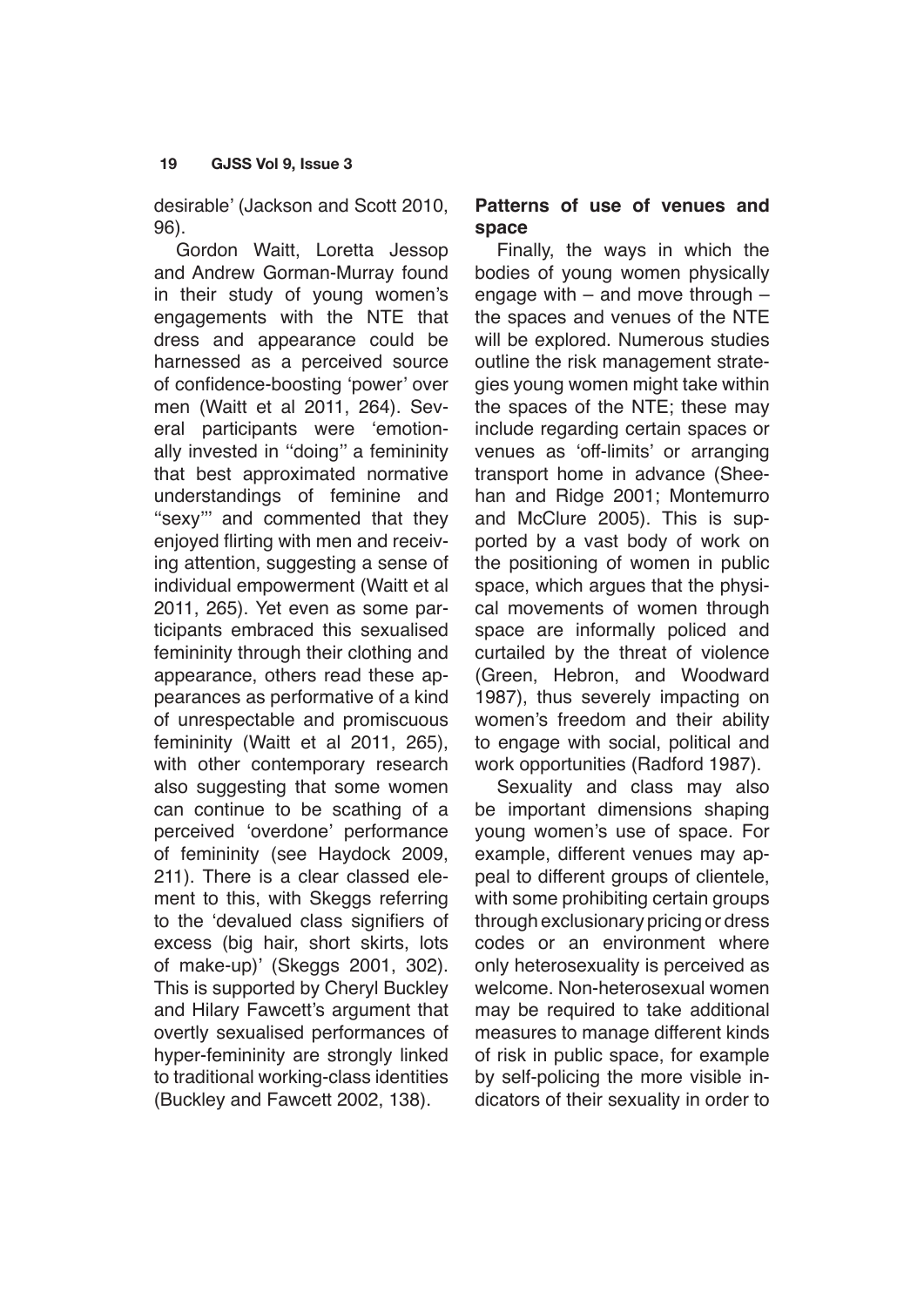limit the risk of homophobic violence (Corteen 2002).

#### **Summary**

The literature explored above has offered a snapshot of some of the proposed tensions surrounding the participation of women in the NTE and the ways in which their behaviours and practices might be shaped by the negotiation of risk to both safety and reputation, alongside current gaps in the literature. My study of the actual everyday practices of young women will help to highlight the extent to which these tensions continue to exist and the ways in which they might be managed and negotiated to create (in) appropriately gendered subjects. My work will develop understandings of the classed and sexualised identities that are enabled through young women's performances of appropriately safe and respectable (or not) femininities within the NTE. This will have real implications in terms of contributing to understandings of embodied, contemporary femininity.

# **References**

- Brooks, Oona. 2008. Consuming Alcohol in Bars, Pubs and Clubs: A risky freedom for young women? Annals of Leisure Research 11 (3- 4): 331-50.
- Brooks, Oona. 2011. 'Guys! Stop Doing It!': Young Women's Adoption and Rejection of Safety Advice when

Socializing in Bars, Pubs and Clubs. *British Journal of Criminology* 51 (4): 635-51.

- Buckley, Cheryl, and Hilary Fawcett. 2002. *Fashioning the Feminine*  Representation and Women's *Fashion from the Fin de Siècle to*  the Present. London: I. B. Tauris & Company, Limited, Macmillan Distributor.
- Burgess, Adam, Pamela Donovan, and Sarah Moore. 2009. Embodying Uncertainty? Understanding Heightened Risk Perception of Drink 'Spiking'. *British Journal of Criminology* 49 (6): 848-62.
- Campbell, Alex. 2005. Keeping the 'Lady' Safe: The Regulation of Femininity through Crime Prevention Literature. *Critical Criminology* 13 (2): 119-40.
- Chatterton, Paul, and Robert Hollands. 2003. *Urban nightscapes: Youth*  Cultures, Pleasure Spaces and Corporate Power, Critical Geogra*phies*. London: Routledge.
- Corteen, Karen. 2002. Lesbian Safety Talk: Problematizing Definitions and Experiences of Violence, Sexuality and Space. *Sexualities* 5 (3): 259-80.
- Cowie, Celia, and Sue Lees. 1981. Slags or Drags. Feminist Review 9: 17-31.
- Cullen, Fin. 2011. 'The Only Time I Feel Girly is When I Go Out': Drinking stories, Teenage girls, and Respectable Femininities. Interna-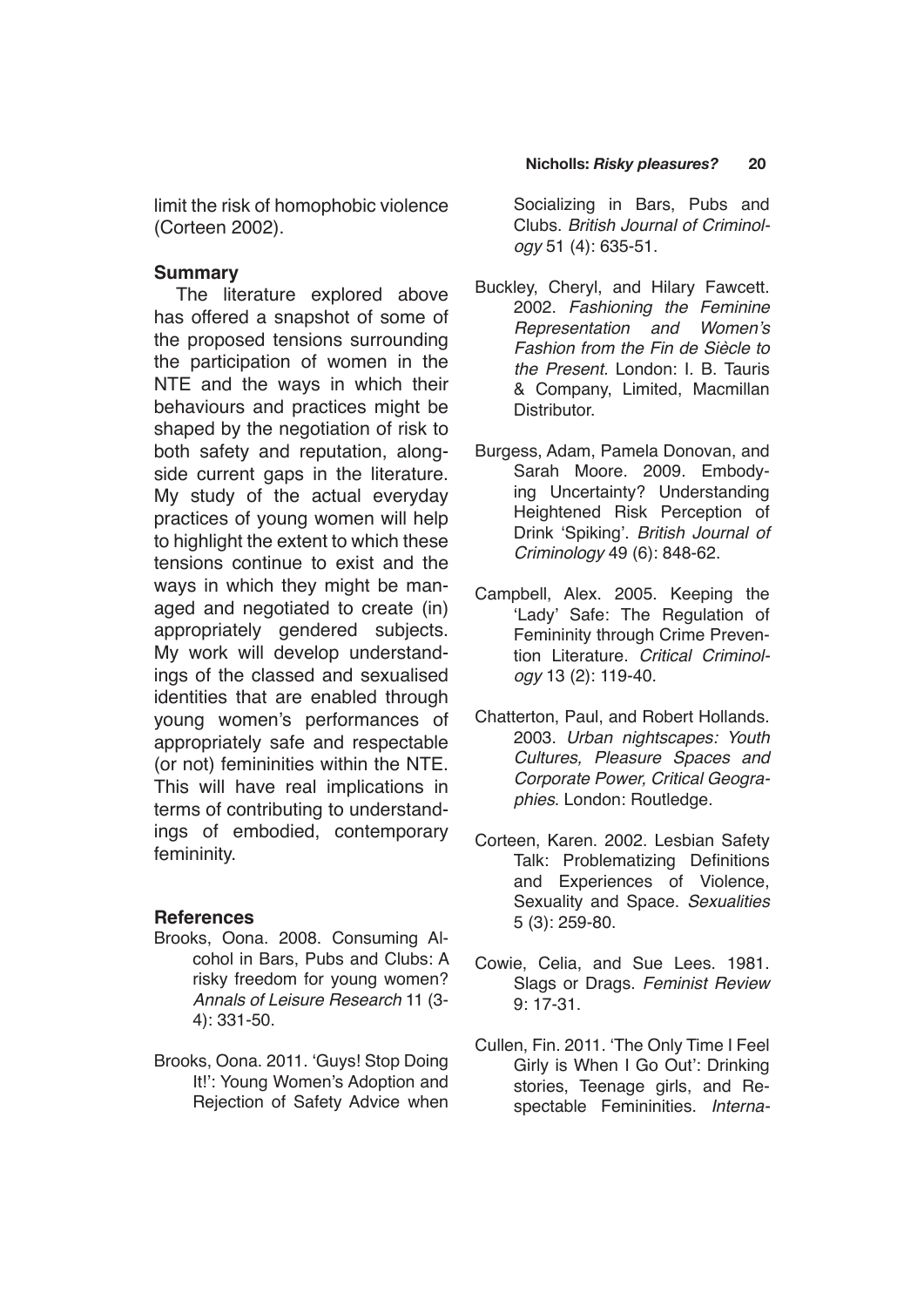#### **21 GJSS Vol 9, Issue 3**

*tional Journal of Adolescence and Youth* 16 (2): 119-38.

- Day, Katy, Brendan Gough, and Majella McFadden. 2004. 'Warning! Alcohol Can Seriously Damage Your Feminine Health'. *Feminist Media Studies* 4 (2): 165-83.
- Gill, Jan, S., Marie Donaghy, Jennifer Guise, and Pamela Warner. 2007. Descriptors and Accounts of Alcohol Consumption: Methodological Issues Piloted with Female Undergraduate Drinkers in Scotland. Health Education Research 22 (1): 27-36.
- Green, Eileen, Sandra Hebron, and Diana Woodward. 1987. Women, Leisure and Social Control. In Jalna Hanmer and Mary Maynard eds. Women, Violence and So*cial Control*, London: Macmillan Press.
- Green, Eileen, and Carrie Singleton. 2006. Risky Bodies at Leisure: Young Women Negotiating Space and Place. *Sociology* 40 (5): 853- 71.
- Griffin, Christine. 2004. Good Girls, Bad Girls: Anglocentrism and Diversity in the Constitution of Contemporary Girlhood. In Anita Harris ed. All About the Girl: Culture, Power, and Identity. London: Routledge.
- Griffin, Christine, Andrew Bengry-Howell, Chris Hackley, Willm Mistral, and Isabelle Szmigin. 2009. 'Every Time I Do It I Annihilate Myself': Loss of (Self-)Consciousness and Loss of Memory in Young People's

Drinking Narratives. *Sociology* 43 (3): 457-76.

- Haydock, William. 2009. Gender, Class and 'Binge' Drinking: An Ethnography of Drinkers in Bournemouth's Night-Time Economy. PhD Thesis. Bournemouth University.
- Jackson, Stevi, and Sue Scott. 2010. Theorizing Sexuality. Maidenhead: Open University Press.
- Laurie, Nina, Claire Dwyer, Sarah Holloway, and Fiona Smith. 1999. Geographies of New Femininities. New York: Longman.
- Leyshon, Michael. 2008. 'We're Stuck in the Corner': Young Women, Embodiment and Drinking in the Countryside. Drugs: Education, Prevention, and Policy 15 (3): 267-89.
- Lindsay, Jo. 2003. 'Partying hard', 'Partying Sometimes' or 'Shopping': Young Workers' Socializing Patterns and Sexual, Alcohol and Illicit Drug Risk Taking. *Critical Public Health* 13 (1): 1-14.
- McRobbie, Angela. 2007. TOP GIRLS? Young Women and the Post-Feminist Sexual Contract. *Cultural Studies* 21 (4-5): 718-37.
- Measham, Fiona. 2002. 'Doing Gender' – 'Doing Drugs': Conceptualizing the Gendering of Drugs Cultures. Contemporary Drug Problems 29 (1): 335 - 73.
- Meyer, Anneke. 2010. 'Too Drunk To Say No': Binge Drinking, Rape